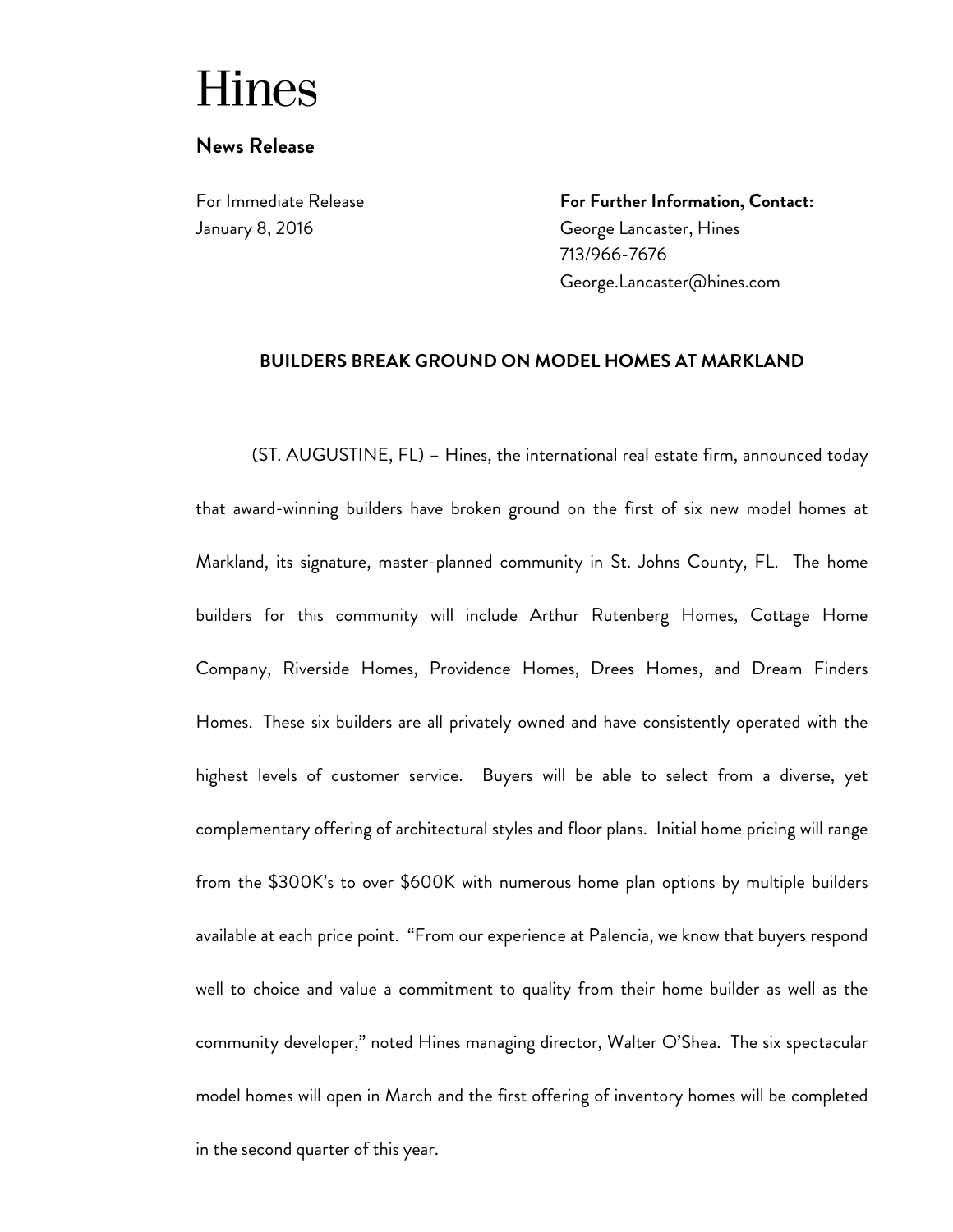At Markland, the Hines' design and development team has developed that a community theme that will pay homage to the 19<sup>th</sup> century classic architectural styles of the grand homes of St. Augustine. The Markland Manor House, the amenity centerpiece of the community, will be designed in a classic, Greek Revival style and will be accompanied by formal gardens linking indoor and outdoor spaces at the amenity center and then meandering out into the community through a trail and park network. Formal landscape themes will also accent the classic architectural detailing of the community's homes to create a distinct and elegant new home community.

Markland will provide residents with resort-quality amenities including a zero-entry pool framed by lush landscaping, cabanas and pergolas, a fitness center and yoga studio, a gathering and entertainment room, tennis courts, an innovative explorer dome playground, and an interconnected network of neighborhood parks. Additional information regarding Markland can be obtained by visiting and registering at the community website, www.markland.com or calling (904) 513-5740.